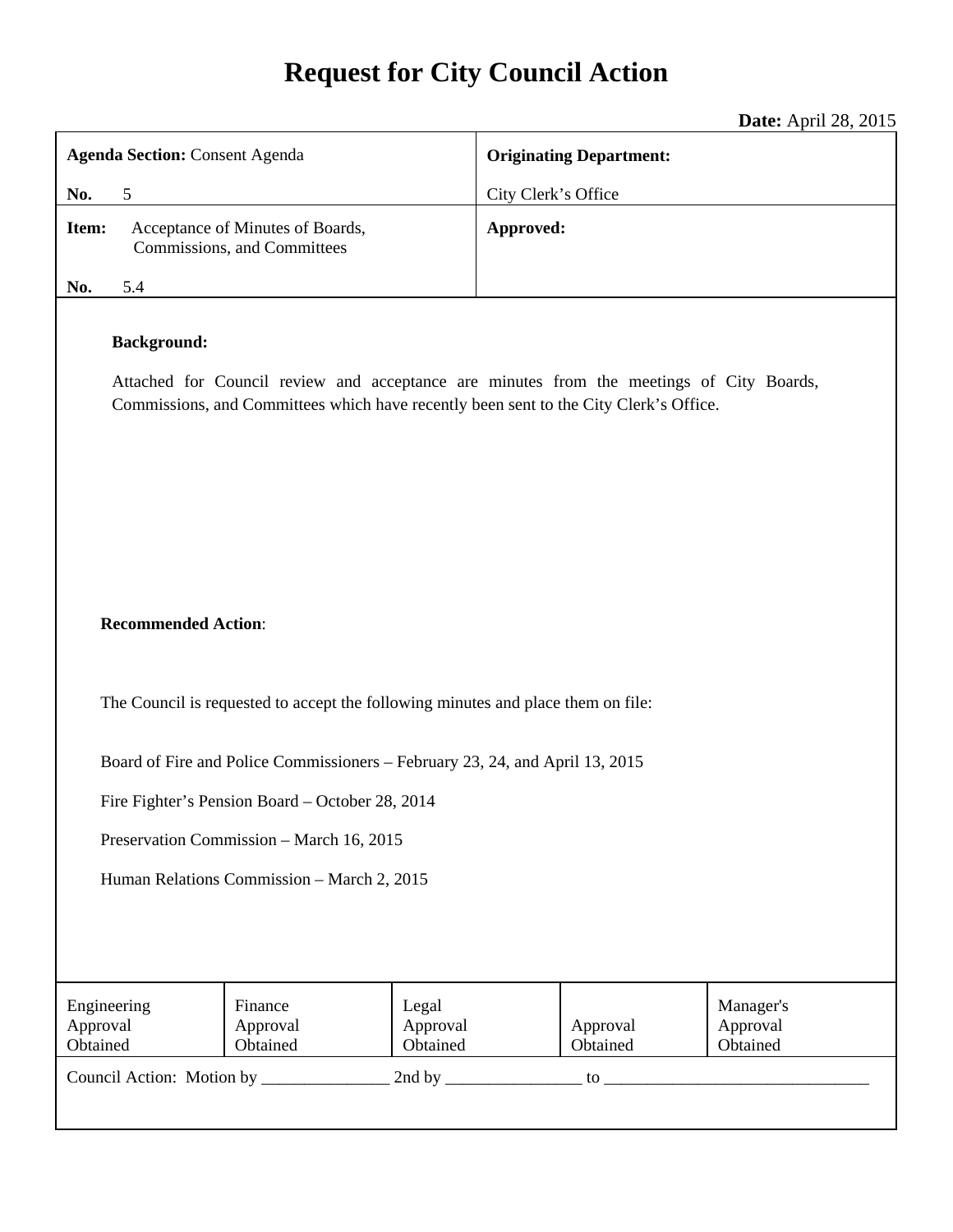

## **BOARD OF FIRE AND POLICE COMMISSIONERS February 23, 2015**

The City of Carbondale Board of Fire and Police Commissioners held a meeting on Monday, February 23, 2015, in Room 103 of the Civic Center, 200 S. Illinois Avenue. Chairman Harvey Welch called the meeting to order at 8:15 a.m. with the following-named members of the Board present/absent:

## **1. Roll Call**

Present: Commissioner Luanne Brown, Commissioner Kerry Braswell, Commissioner Jack Whitlock and Chairman Harvey Welch

Absent: Commissioner Janet Vaught

Also present were Deputy City Clerk Alicia Burtley, Fire Chief John Michalesko, and Administrative Services Director Deborah McCoy

## **2. Approval of Minutes**

Commissioner L. Brown moved, Commissioner K. Braswell seconded, to approve the January 6, 2015 Minutes. DISCUSSION: L. Brown made mention that Interim Chief Grubbs was not in attendance at the last meeting. Vote: All voted Aye. Motion declared carried.

## **3. Closed Meeting to Conduct Oral Interview Examinations of Entry-Level Firefighter Candidates**

Commissioner K. Braswell moved, Commissioner L. Brown seconded, that the Board hold a closed meeting for the purpose of discussing the appointment, employment, compensation, discipline, performance, or dismissal of specific employees pursuant to 5 ILCS  $120/2(c)(1)$ , specifically to conduct Oral Interviews of Entry-Level Firefighter candidates. VOTE: All voted Aye; motion declared carried. Open session recessed at 8:20 a.m.

Of the twenty-one (21) candidates scheduled, all except for three were in attendance for the oral examinations. During the meeting, two 15 minute breaks and an hour lunch was taken.

There was no formal action taken as a result of the closed meeting.

## **4. Citizens' Comments**

None

## **5. Adjournment**

There being no further business to be conducted, Commissioner L. Brown motioned to recess, and Commissioner K. Braswell seconded the motion. VOTE: All voted Aye. Motion declared carried. At 2:30 p.m. the meeting was recessed.

Alicia Burtley, Deputy City Clerk

Approved by the Board on \_\_\_\_\_\_\_\_\_\_\_\_\_\_\_\_\_\_\_\_

 $\overline{\phantom{a}}$  , and the contract of the contract of the contract of the contract of the contract of the contract of the contract of the contract of the contract of the contract of the contract of the contract of the contrac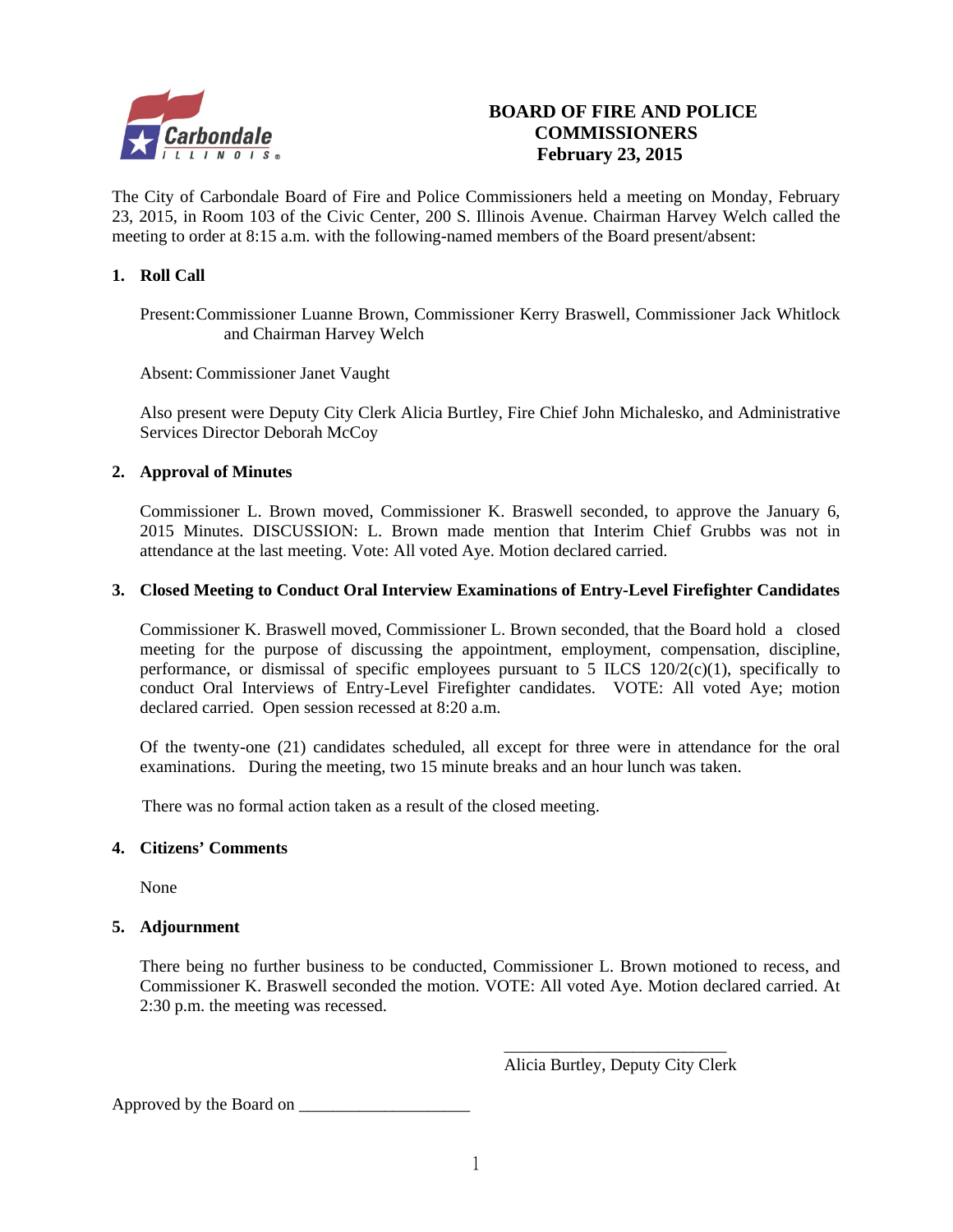

## **BOARD OF FIRE AND POLICE COMMISSIONERS February 24, 2015**

The City of Carbondale Board of Fire and Police Commissioners held a meeting on Tuesday, February 24, 2015, in Room 103 of the Civic Center, 200 S. Illinois Avenue. Chairman Harvey Welch called the meeting to order at 8:00 a.m. with the following-named members of the Board present/absent:

## **1. Roll Call**

Present: Commissioner Luanne Brown, Commissioner Jack Whitlock, Commissioner Kerry Braswell, and Chairman Harvey Welch

Absent: Commissioner Janet Vaught

Also present were Deputy City Clerk Alicia Burtley, Fire Chief John Michalesko, and Administrative Services Director Deborah McCoy

## **2. Closed Meeting to Conduct Oral Interview Examinations of Entry-Level Firefighter Candidates**

Commissioner J. Whitlock moved, Commissioner K. Braswell seconded, that the Board hold a closed meeting for the purpose of discussing the appointment, employment, compensation, discipline, performance, or dismissal of specific employees pursuant to 5 ILCS  $120/2(c)(1)$ , specifically to conduct Oral Interviews of Entry-Level Firefighter candidates. VOTE: All voted Aye; motion declared carried. Open session recessed at 8:25 a.m.

Of the seventeen (17) candidates scheduled, all were in attendance for the oral examinations. During the meeting, two 15 minute breaks and an hour lunch was taken.

There was no formal action taken as a result of the closed meeting.

There being no further business to come before the Board, Commissioner L. Brown moved, Commissioner K. Braswell seconded, that the Board return to open session. VOTE: All voted Aye; Motion declared carried. Open session resumed at 2:30 p.m.

## **3. Citizens' Comments**

Commissioner L. Brown stated she would like to discuss with the Board how the veterans points are applied to the overall score, develop different interview questions, diversity in the fire department and the utilization of the eligibility list. Chairman Welch directed the next agenda to reflect the suggested topics.

## **4. Adjournment**

There being no further business to be conducted, Commissioner K. Braswell motioned to adjourn, and Commissioner J. Whitlock seconded the motion. VOTE: All voted Aye. Motion declared carried. At 2:55 p.m. the meeting was adjourned.

Alicia Burtley, Deputy City Clerk

Approved by the Board on \_\_\_\_\_\_\_\_\_\_\_\_\_\_\_\_\_\_\_\_

 $\overline{\phantom{a}}$  , and the contract of the contract of the contract of the contract of the contract of the contract of the contract of the contract of the contract of the contract of the contract of the contract of the contrac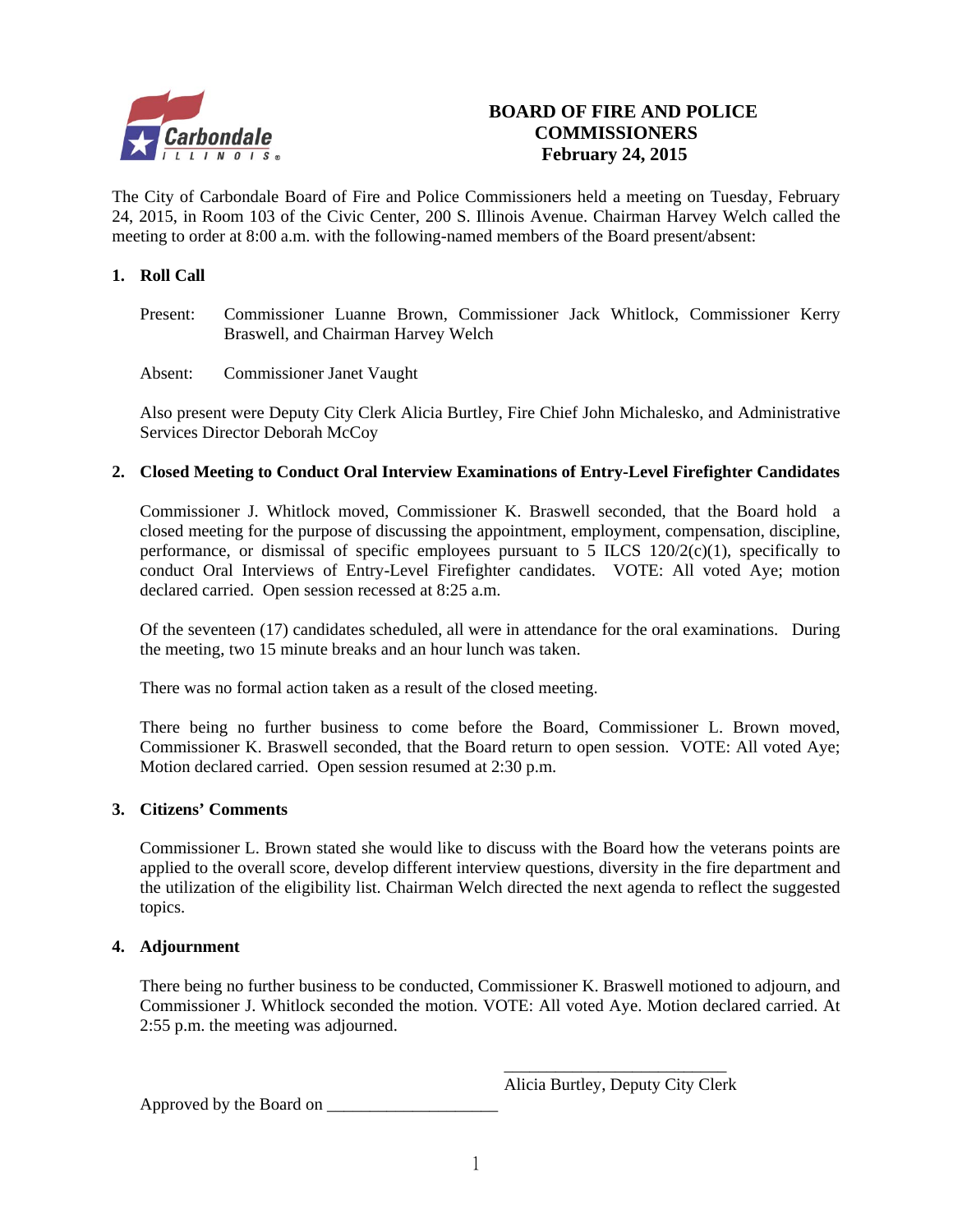

## **BOARD OF FIRE AND POLICE COMMISSIONERS April 13, 2015**

The City of Carbondale Board of Fire and Police Commissioners held a meeting on Monday, April 13, 2015, in Room 103 of the Civic Center, 200 S. Illinois Avenue. Chairman Harvey Welch called the meeting to order at 8:15 a.m. with the following-named members of the Board present/absent:

## **1. Roll Call**

- Present: Commissioner Luanne Brown, Commissioner Janet Vaught, Commissioner Jack Whitlock, Commissioner Kerry Braswell, and Chairman Harvey Welch
- Absent: None

Also present were Deputy City Clerk Alicia Burtley, Fire Chief John Michalesko, Interim Police Chief Jeff Grubbs and Administrative Services Director Deborah McCoy

#### **2. Approval of Minutes from February 23 and 24, 2015**

Commissioner J. Whitlock moved, Commissioner K. Braswell seconded to approve the February 23, 2015 and February 24, 2015. DISCUSSION: Commissioner J. Vaught pointed out typographical errors. Vote: All voted Aye. Motion declared carried.

#### **3. Review and Approval of 2014 Annual Report**

Commissioner J. Vaught moved, Commissioner L. Brown seconded to approve the 2014 Annual Report. DISCUSSION: None. Vote: All voted Aye. Motion declared carried.

#### **4. Election of Chairperson and Vice-Chairperson**

 Commissioner J. Vaught moved, Commissioner L. Brown seconded for Harvey Welch to serve as Chairman of the Board of Fire & Police Commission by acclamation. DISCUSSION: None. Vote: All voted Aye. Motion declared carried.

 Commissioner K. Braswell moved, Commissioner J. Vaught seconded for Jack Whitlock to serve as Vice Chair of the Board of Fire & Police Commission by acclamation. DISCUSSION: None. Vote: All voted Aye. Motion declared carried.

#### **5. Discussion on Police Promotional Procedure**

 Interim Police Chief Jeff Grubbs informed the Board that Officer Matthew Acray submitted a letter which requested his removal from the Sergeant Promotional Eligibility List due to personal circumstances. Interim Chief Jeff Grubbs explained the situation around the removal and the officer's request for reinstatement to the Board and inquired on how to proceed. It is the duty of the Board to certify the removal and approval of individuals on the list, and proper protocol was not administered as such. Therefore, it was the unanimous consensus of the Board for Officer Matthew Acray to remain on the Sergeant Promotional Eligibility List. The Board also suggested giving individuals on the Sergeant Promotional Eligibility List the option to be passed over, rather than removed from the list, if a situation arises hindering their ability to move forward.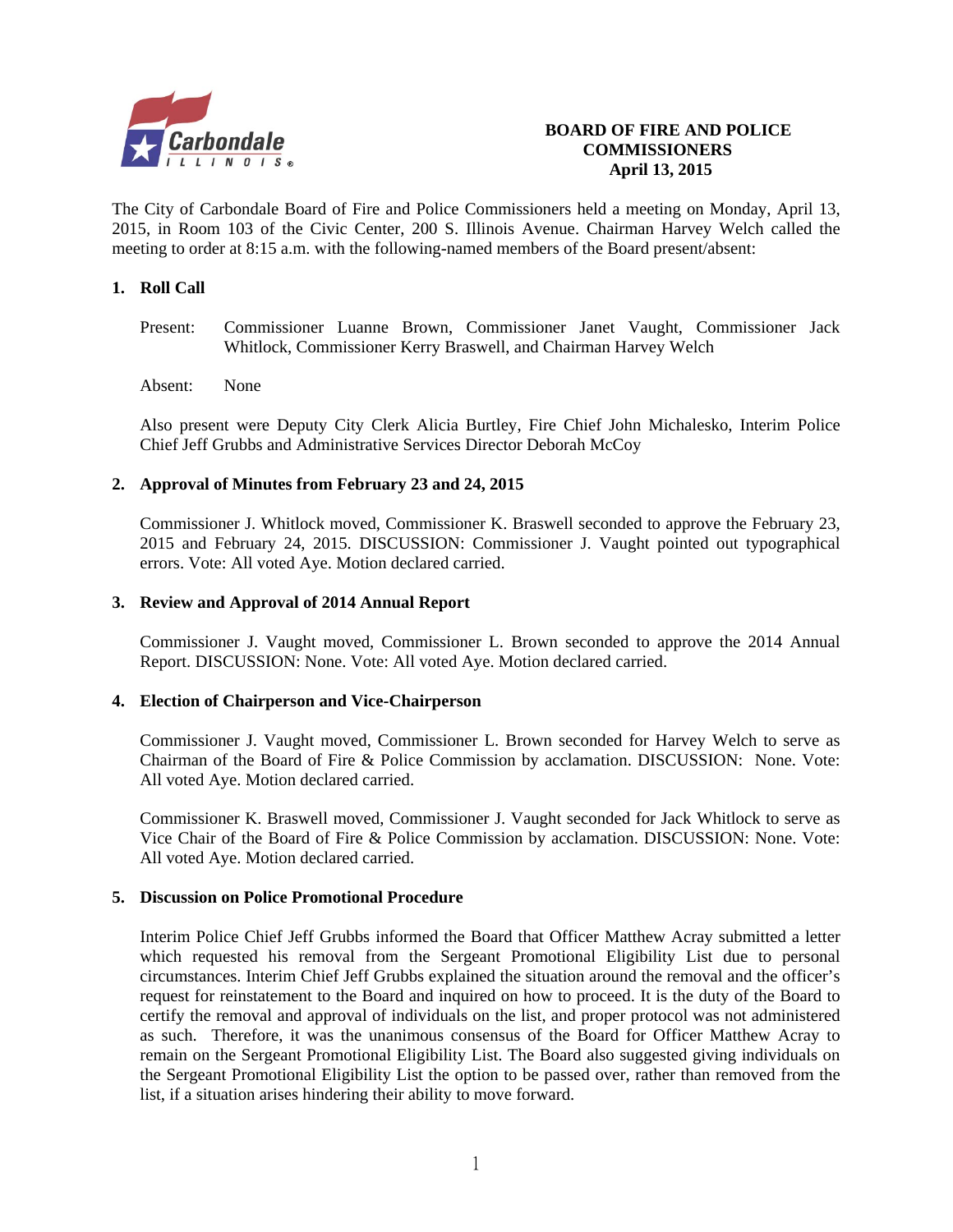#### **6. Closed Meeting to Conduct Oral Interview Examinations of Promotional Firefighter Candidates**

Commissioner K. Braswell moved, Commissioner J. Whitlock seconded, that the Board hold a closed meeting for the purpose of discussing the appointment, employment, compensation, discipline, performance, or dismissal of specific employees pursuant to  $\overline{5}$  ILCS 120/2(c)(1), specifically to conduct Oral Interviews of Promotional Firefighter candidates. VOTE: All voted Aye; motion declared carried. Open session recessed at 8:35 a.m.

Of the four (4) candidates scheduled, all were in attendance for the oral examinations. There was no formal action taken as a result of the closed meeting.

There being no further business to come before the Board, Commissioner K. Braswell moved, Commissioner J. Vaught seconded, that the Board return to open session. VOTE: All voted Aye; Motion declared carried. Open session resumed at 10:11 a.m.

## **6. Discussion regarding Firefighter interviews, evaluation process, and eligibility list**

Commissioner J. Vaught move, Commissioner L. Brown seconded, that the application or application packet be amended to include whatever is required to receive their veteran points. DISCUSSION: The Board discussed the issuance of veteran points offered to the firefighter candidates with military experience. State rules indicate that the candidate must request in writing that veteran points be added to their composite score and submit their DD2-14 to administration. VOTE: All voted Aye. Motion declared carried.

- The Board requested information pertaining to the types of points allowed by the state to assist the candidates with their composite scores.
- Discussion occurred regarding the list of oral interview questions for the promotional and entry-level candidates. Commissioners requested a list of questions more suitable for the firefighters be submitted for review.
- Discussion took place on the frequency of testing and ways to find, identify, diversify and recruit individuals for the department.

## **7. Citizens' Comments**

None.

## **8. Adjournment**

There being no further business to be conducted, Commissioner J. Whitlock motioned to adjourn, and

Commissioner L. Brown seconded the motion. VOTE: All voted Aye. Motion declared carried. At 10:53 a.m. the meeting was adjourned.

 $\overline{\phantom{a}}$  , and the contract of the contract of the contract of the contract of the contract of the contract of the contract of the contract of the contract of the contract of the contract of the contract of the contrac Alicia Burtley, Deputy City Clerk

Approved by the Board on \_\_\_\_\_\_\_\_\_\_\_\_\_\_\_\_\_\_\_\_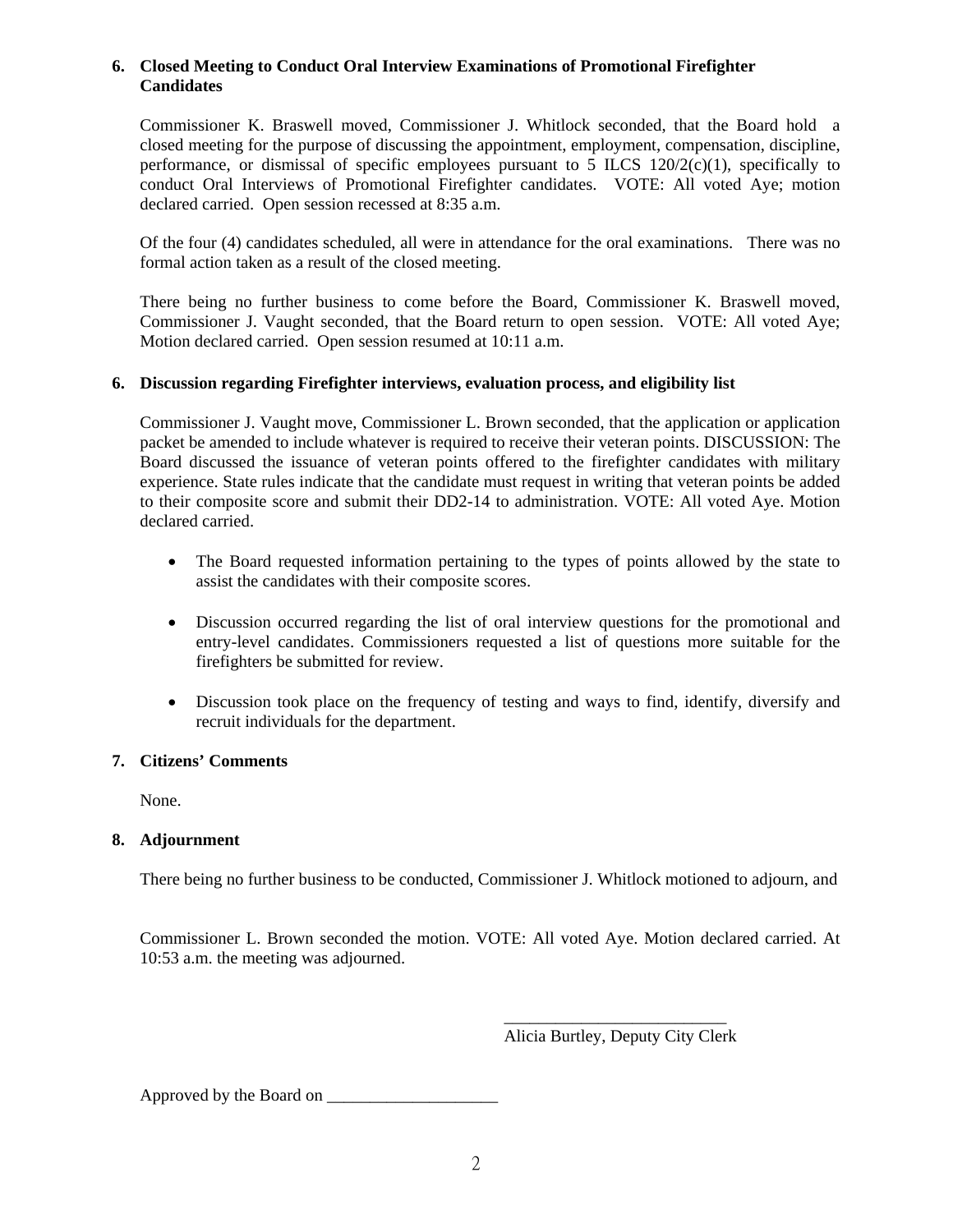## **CITY OF CARBONDALE FIRE FIGHTER'S PENSION BOARD**

## **MEETING MINUTES 9:00 A.M., OCTOBER 28, 2014 FIRE STATION 2**

## **CALL TO ORDER AND ROLL CALL**

Ted Lomax called the meeting to order at 9:00 a.m. with the following members of the Board present/absent: PRESENT: Ted Lomax, President; Mike Hertz, Secretary, Harry Threlkeld, Fire Fighter Retiree Representative ABSENT: Don Ursini, City Treasurer; Deborah McCoy GUESTS: Thomas McShane, Graystone Consulting Also present were City Senior Accountant Becky Applegate and Fire Department Administrative Secretary/Recorder Kathy Haldeman.

Thomas McShane of Graystone Consulting presented the Investment Review for the Period Ending September 30, 2014 as well as the Asset Allocation Analysis for discussion. Motion made by Mike Hertz to increase the Equities allocation maximum from fifty-five percent (55%) to sixty percent (60%). Motion seconded by Ted Lomax. ROLL CALL VOTE: Ted Lomax – AYE, Mike Hertz – AYE, Harry Threlkeld – AYE. AYES: Three; NAYS: None. Motion declared carried. Motion made by Mike Hertz to put \$200,000 of the first property tax installment into Equities, with \$100,000 each month thereafter until the sixty-percent (60%) maximum is reached. Motion seconded by Harry Threlkeld. ROLL CALL VOTE: Ted Lomax – AYE, Mike Hertz – AYE, Harry Threlkeld – AYE. AYES: Three; NAYS: None. Motion declared carried. Motion made by Mike Hertz to increase the monthly cash transfer amount that is used to cover payroll to \$120,000 per month beginning in January, 2015. Motion seconded by Harry Threlkeld. ROLL CALL VOTE: Ted Lomax – AYE, Mike Hertz – AYE, Harry Threlkeld – AYE. AYES: Three; NAYS: None. Motion declared carried.

Mr. McShane exited the meeting.

## **MINUTES OF PREVIOUS MEETING**

Motion made by Mike Hertz to approve minutes of the July 22, 2014 meeting. Motion seconded by Harry Threlkeld. VOICE VOTE: AYES: Ted Lomax, Mike Hertz and Harry Threlkeld. NAYS: None. Motion declared carried.

## **TREASURER'S REPORT**

Becky Applegate presented the Treasurer's Report and Market Value Comparison for period ending September 30, 2014. Investments showed a decrease of \$243,103 since June's statement. Motion made by Mike Hertz to accept the Treasurer's Report as presented and approve expenses totaling \$381,243.91, of which \$358,843.89 was payroll. Motion seconded by Ted Lomax. VOICE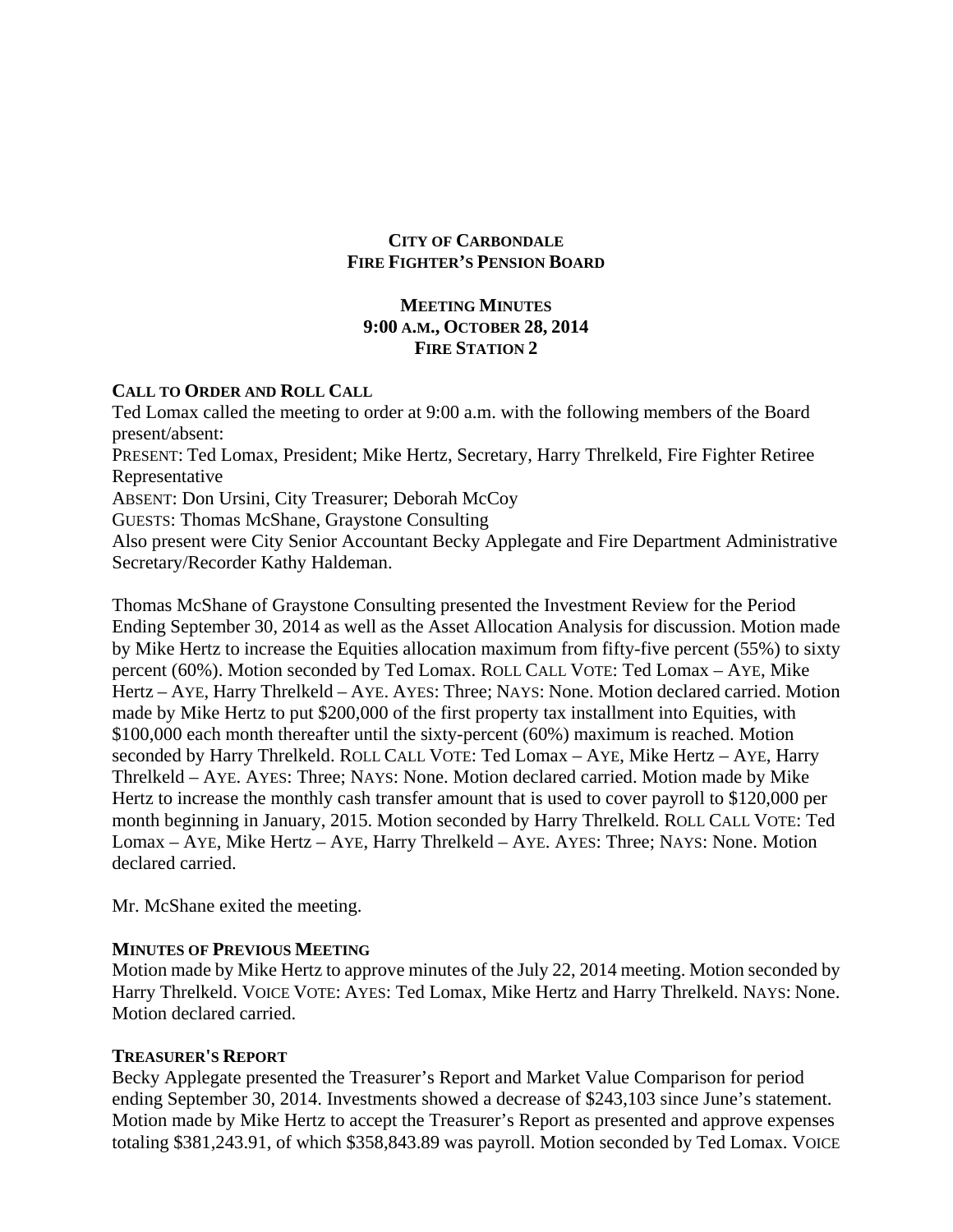VOTE: AYES: Ted Lomax, Mike Hertz and Harry Threlkeld. NAYS: None. Motion declared carried. See attached Expense Report for details.

## **UNFINISHED BUSINESS**

Motion made by Harry Threlkeld to approve the Investment Policy to include the sixty percent (60%) equities increase text amendment. Motion seconded by Ted Lomax. VOICE VOTE: AYES: Ted Lomax, Mike Hertz and Harry Threlkeld. NAYS: None. Motion declared carried.

Kathy Haldeman presented the rules for electronic meeting attendance from the Illinois Attorney General's Office. The Board decided that it would not incorporate an electronic meeting attendance policy at this time.

## **NEW BUSINESS**

Kathy Haldeman presented the 2015 Meeting Calendar. Motion made by Mike Hertz to approve the 2015 Meeting Schedule. Motion seconded by Harry Threlkeld. VOICE VOTE: AYES: Ted Lomax, Mike Hertz and Harry Threlkeld. NAYS: None. Motion declared carried.

The Board discussed two firefighters that would like to purchase service time from other fire departments. Firefighters Ron Stolz and Carl Sisk are obtaining needed information from the other departments and Becky Applegate is consulting Scott Brandt of the Illinois Department of Insurance for calculation review.

Mike Hertz presented the Actuarial Valuation prepared by Tepfer Consulting Group, Ltd. Motion made by Mike Hertz to approve the Actuarial Valuation as of May 1, 2014 for the Fiscal Year ending April 30, 2015. Motion seconded by Harry Threlkeld. VOICE VOTE: AYES: Ted Lomax, Mike Hertz and Harry Threlkeld. NAYS: None. Motion declared carried.

Motion made by Harry Threlkeld to approve the Pension Benefit Payment/Cost of Living Adjustment (COLA) for Calendar Year 2015. Motion seconded by Mike Hertz. VOICE VOTE: AYES: Ted Lomax, Mike Hertz and Harry Threlkeld. NAYS: None. Motion declared carried.

The Board discussed the National Conference on Public Employee Retirement Systems (NCPERS) that was presented at the AFFI Pension Conference. Motion made by Mike Hertz to become a member of the NCPERS at an annual cost of \$250. Motion seconded by Harry Threlkeld. ROLL CALL VOTE: Ted Lomax – AYE, Mike Hertz – AYE, Harry Threlkeld – AYE. AYES: Three; NAYS: None. Motion declared carried.

Kathy Haldeman stated that a FOIA request was received on July 21, 2014 from S&P Capital IQ Editor Sean Aeran for the most recent Investment Report. This report was submitted to Mr. Aeran within the required time.

## **ANNOUNCEMENTS AND ADJOURNMENT**

Motion made by Mike Hertz to adjourn at 10:25 a.m. Motion seconded by Harry Threlkeld. VOICE VOTE: AYES: Ted Lomax, Mike Hertz and Harry Threlkeld. NAYS: None. Motion declared carried.

The next meeting is scheduled for January 27, 2015 at 9:00 a.m.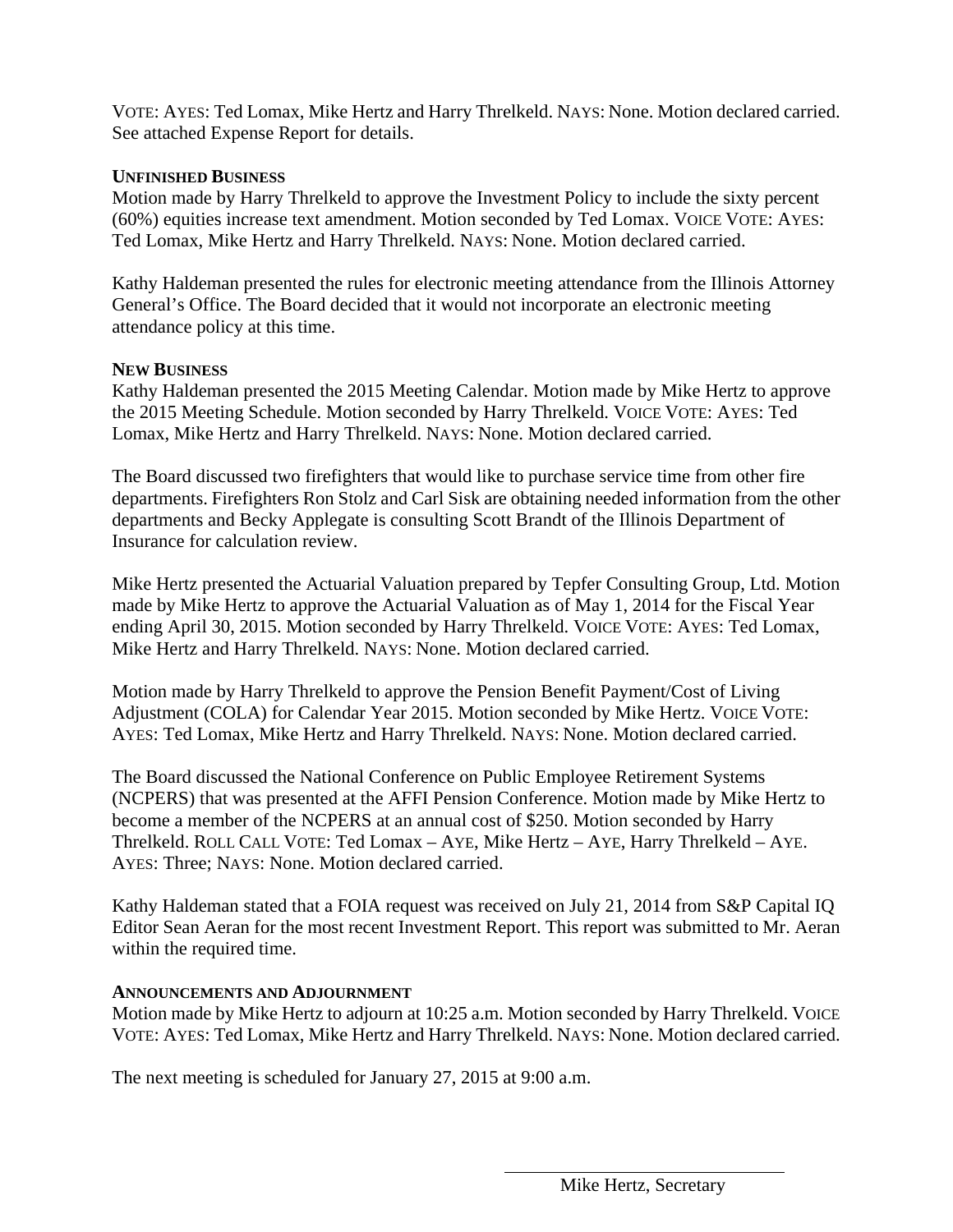

# **MINUTES**

**Preservation Commission Monday, March 16, 2015 City Hall/Civic Center – 7:00 p.m***.*

1. **Roll Call:** Mr. Parkinson called the meeting to order at 7:00p.m.

**Members Present:** Jackson, Clark, Doherty, Ittner, Parkinson, Sigler, and Benedict

**Members Absent:** Comparato, Van Awken

**Staff Present:** Sergeev

**Guests:** Lee Fronabarger, Kehos, Parish, Vohe, Thornburg

2. **Approval of Minutes:** Mr. Sigler moved, seconded by Ms. Ittner, to approve the minutes of February 09, 2015.

The motion to approve the minutes passed with a unanimous voice vote.

## 3. **Communication and Reports:**

a) Educational and Technical Assistance Committee

Ms. Ittner updated the Commission about the "Old Core" Campus tour she is preparing for the 2015 Main Street and Historic Preservation Conference.

b) Nomination and Hardship Committee

Nothing to Review

c) Work Plan Committee

Nothing to Review

d) Certificate of Appropriateness Committee

Nothing to Review

e) Downtown Advisory Committee Report

Mr. Sigler updated the Commission in regards to where the Downtown Advisory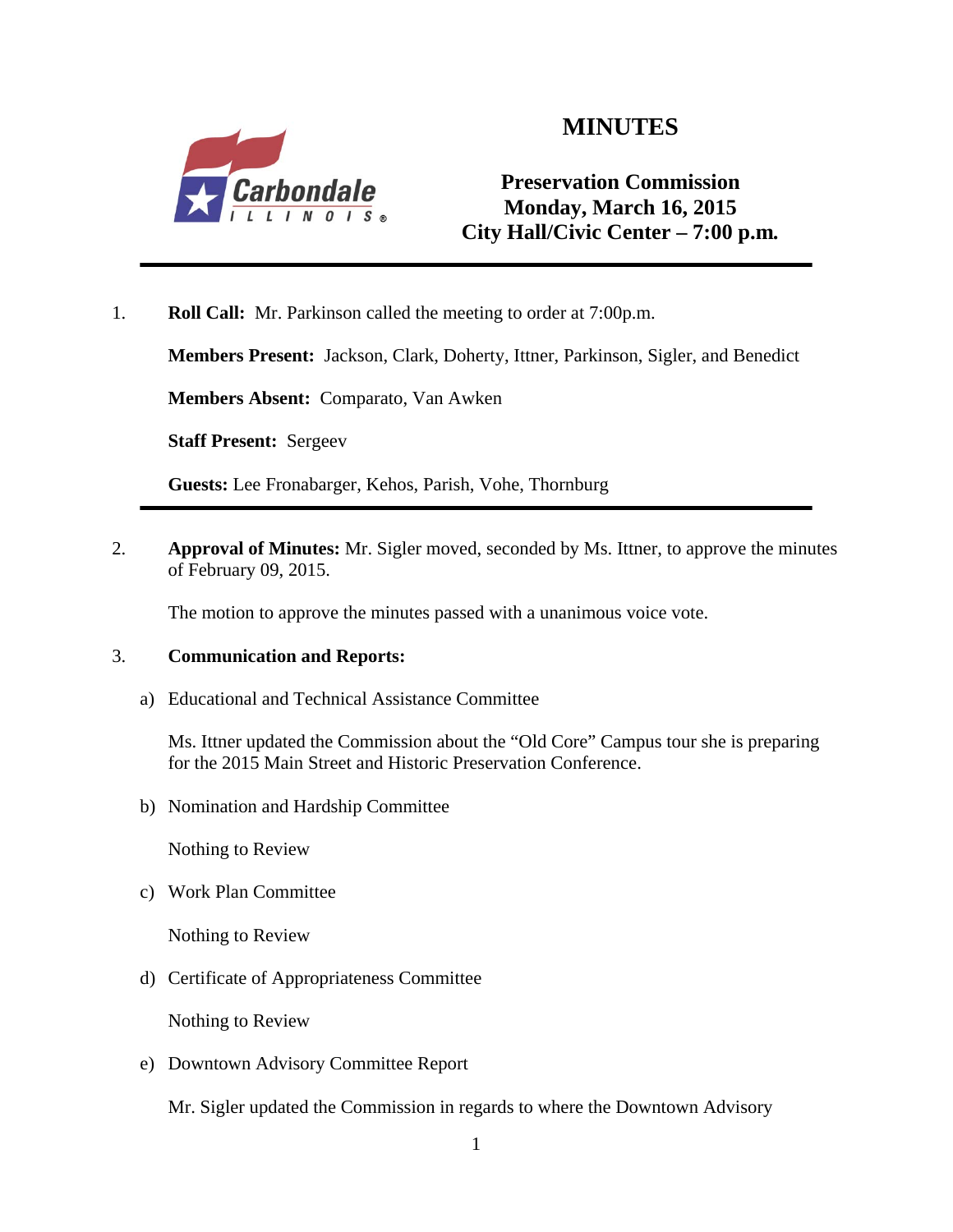Committee is on hiring a firm.

## 4. **Old Business:**

a) Carbondale Main Street and Historic Preservation Conference 2015

There was a discussion about registration pertaining to scheduled registration times and that volunteers are needed to work the table.

Ms. Sergeev asked Commissioners to volunteer for the registration table.

Ms. Sergeev stated that currently they are offering professional credits and they are working on getting continuing education credits and planning certification credits.

b) Discussion of Founder's Day Celebration 2016

There was a discussion about how the commission should go about forming a permanent committee that consists of people from: City Council, City Staff, Carbondale Tourism, Main Street, Chamber of Commerce and SIUC.

Mr. Parkinson proposed that the commission present City Council with the idea of Preservation forming a sub-committee to oversee a Founders Day beginning April 2016 consisting of volunteers from the groups listed above.

Mr. Clark was appointed the task of writing the proposal for City Council.

## 5. **New Business:**

a.) 2015 Historic Preservation Award Nominations

Mr. Parkinson stated that a nomination has been received for 407 Forest (Bucky Dome), 700 W. Walnut St. and 108 S. Springer.

Ms. Ittner moved, seconded by Mr. Sigler, to approve the nomination for the 2015 Preservation Award to 407 Forest, Bucky Dome.

The motion passed on a unanimous voice vote.

There was s discussion about 700 W Walnut St and 108 S Springer and if any of the commissioners had any more information about the property.

The Commission decided the applications for 700 W Walnut and 108 S. Springer would require additional information about the properties in order to receive the 2015 Preservation Awar. However, the applicants should reapply for the 2016 Preservation Award with additional information.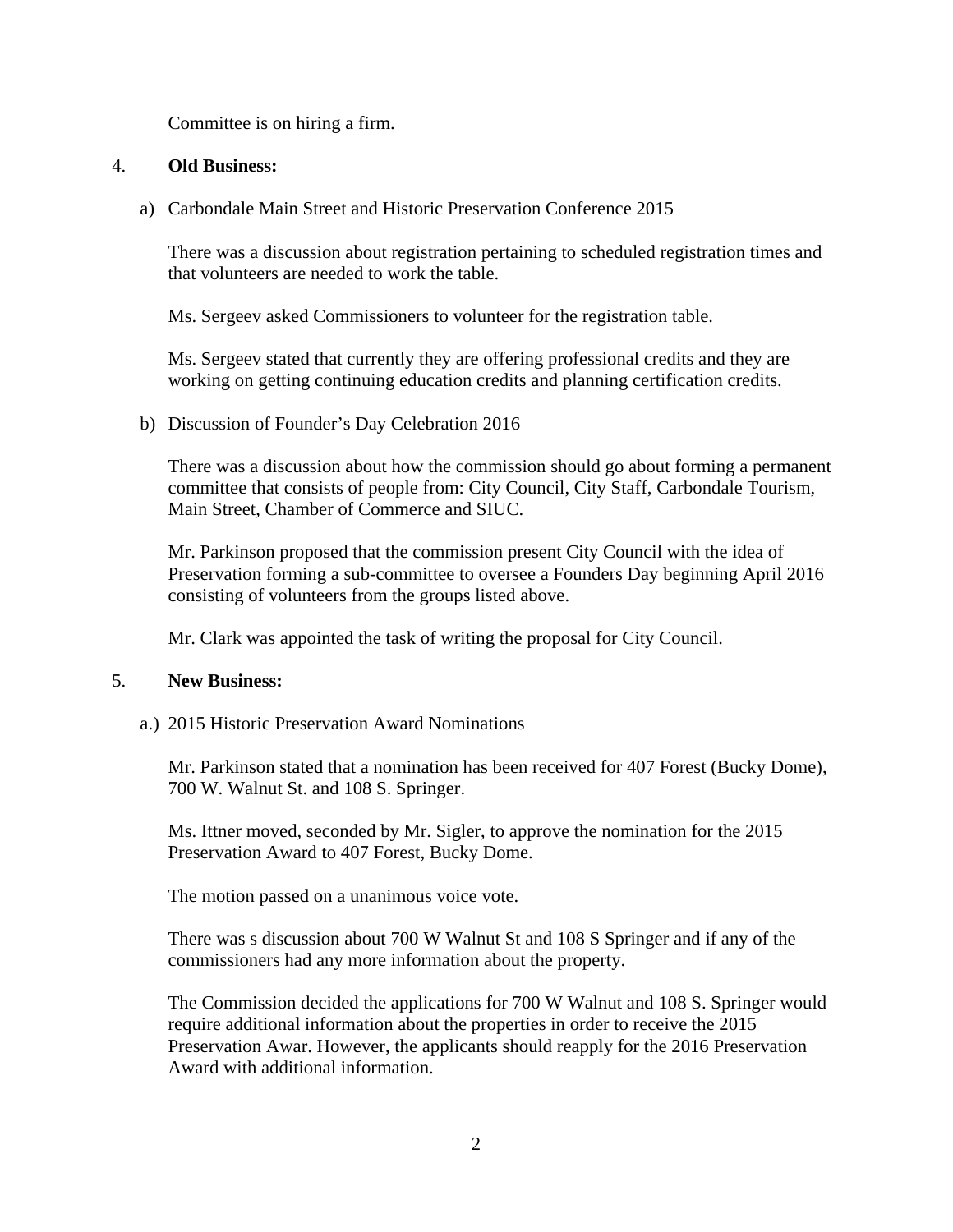Mr. Sigler moved, seconded by Ms. Ittner, to deny the nomination for the 2015 Preservation Award to 700 W Walnut St., with a request for the owners to resubmit their application containing additional information for the 2016 Preservation Award.

The motion passed on a unanimous voice vote.

Mr. Sigler moved, seconded by Ms. Benedict, to deny the nomination for the 2015 Preservation Award to 108 S. Springer, with a request for the owners to resubmit their application containing additional information for the 2016 Preservation Award

The motion passed on a unanimous voice vote.

b.) Establishment of Nominating Committee for the election of officers

Mr. Parkinson opened a discussion about establishing a nomination committee; he also stated that Ms. Ittner has volunteered and that he also will volunteer for the nomination committee.

Mr. Sigler volunteered to also be on the nomination committee.

## 6. **Comments by the Public, Commission Members or Staff:**

Mrs. Sergeev informed the Commission of various upcoming conferences and classes that commission members could benefit from incase anyone is interested.

## 7. **Adjournment:**

Mr. Parkinson adjourned the meeting at 7:52 p.m.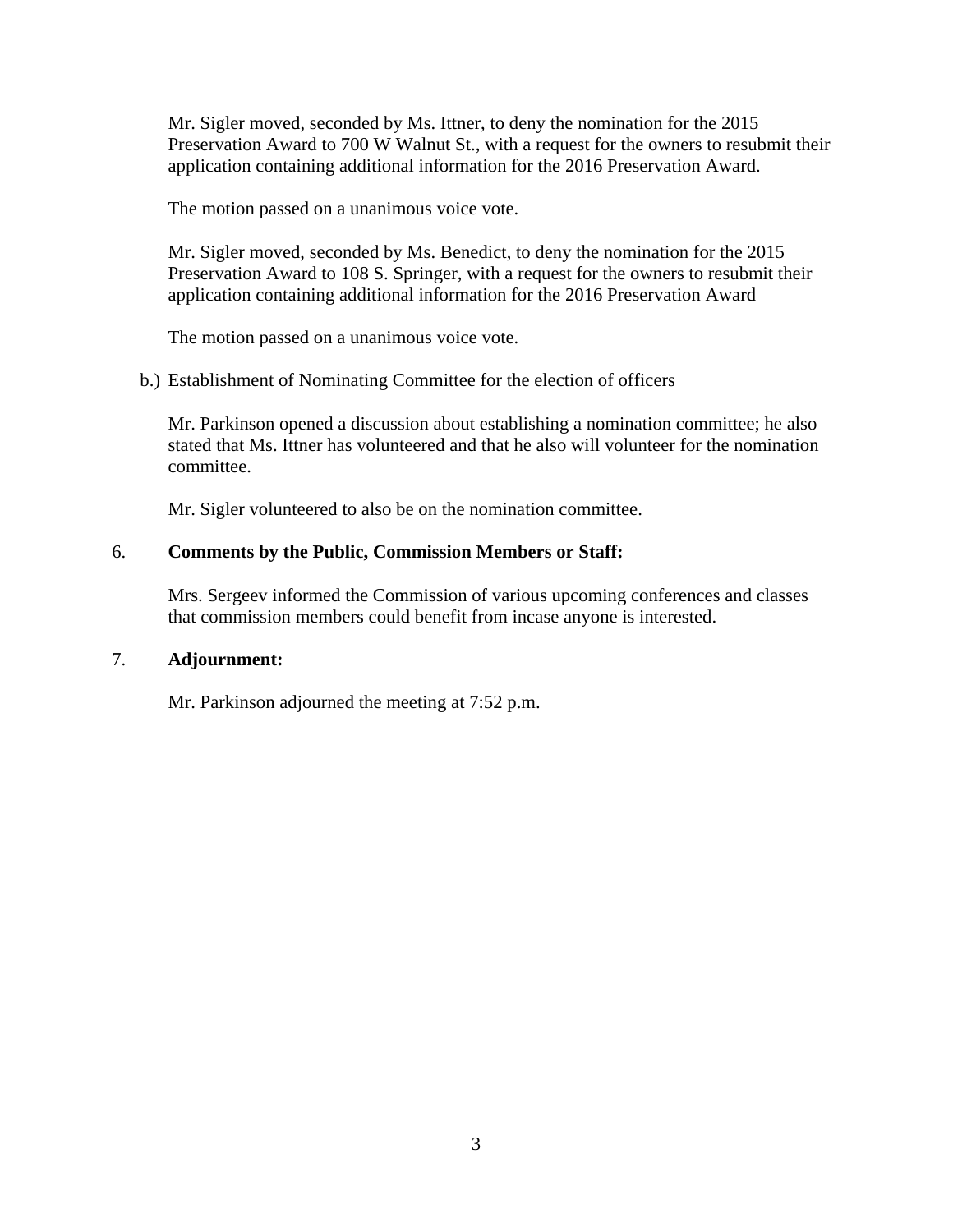

# **Carbondale Human Relations Commission**

 Minutes – March 2, 2015 Carbondale Civic Center ~ 5:00 p.m.

**Commissioners Present:** Lauren Bonner, Joseph Brown, Jerrold Hennrich, Eric McMillan, Faith Miller, Joshua Phillips, Kareem Shariati, Dora Weaver

**Commissioners Excused**: Peg Falcone

**Commissioners Absent**:

**Study Circle Staff Present:** Sarah Heyer

**Guests Present:** Scout Brobst, Alexandra Desrosiers, Frederique Desrosiers, Cathy Field, Atley Green, Pepper Holder, Sarah Hollinsworth, Rev. Sonja Ingebritsen, Orlan Mays, Margaret Nesbitt, Erik Novak, Patricia Preston, Elius Reed, Carlton Smith

\_\_\_\_\_\_\_\_\_\_\_\_\_\_\_\_\_\_\_\_\_\_\_\_\_\_\_\_\_\_\_\_\_\_\_\_\_\_\_\_\_\_\_\_\_\_\_\_\_\_\_\_\_\_\_\_\_\_\_\_\_\_\_\_\_\_\_\_\_\_\_\_\_\_\_\_\_\_\_\_\_\_\_\_\_\_\_\_\_\_

**Staff Present**: City Attorney Mike Kimmel, Deborah McCoy

# **CALL TO ORDER**

The meeting was called to order at 5:07 p.m. by the Chair, Commissioner Hennrich. Carbondale Community High School students, Frederique Desrosiers, Alexandra Desrosiers, Scout Brobst, and Atley Green, were asked to introduce themselves.

# **MINUTES**

Motion was made by Commissioner McMillan and seconded by Commissioner Bonner to approve the minutes of the February 2, 2015 meeting. Motion carried.

# **ANNOUNCEMENTS**

| March 3, 2015 | Panel Discussion: Beyond Ferguson, John A. Logan College, 11:00 a.m.                                                                                                 |
|---------------|----------------------------------------------------------------------------------------------------------------------------------------------------------------------|
| March 5, 2015 | Racial Justice Coalition Meeting, Church of the Good Shepherd, 7:45 p.m.                                                                                             |
| March 7, 2015 | PBS documentary, <i>American Denial</i> , will be shown at the Carbondale Public<br>Library, 1:30 p.m., followed by a discussion.                                    |
| March 9, 2015 | Workshop – Educational Opportunities for African American Children,<br>SIUC Student Center Auditorium, 10:00 a.m. – 4:00 p.m. (Commissioner Brown)<br>is a panelist) |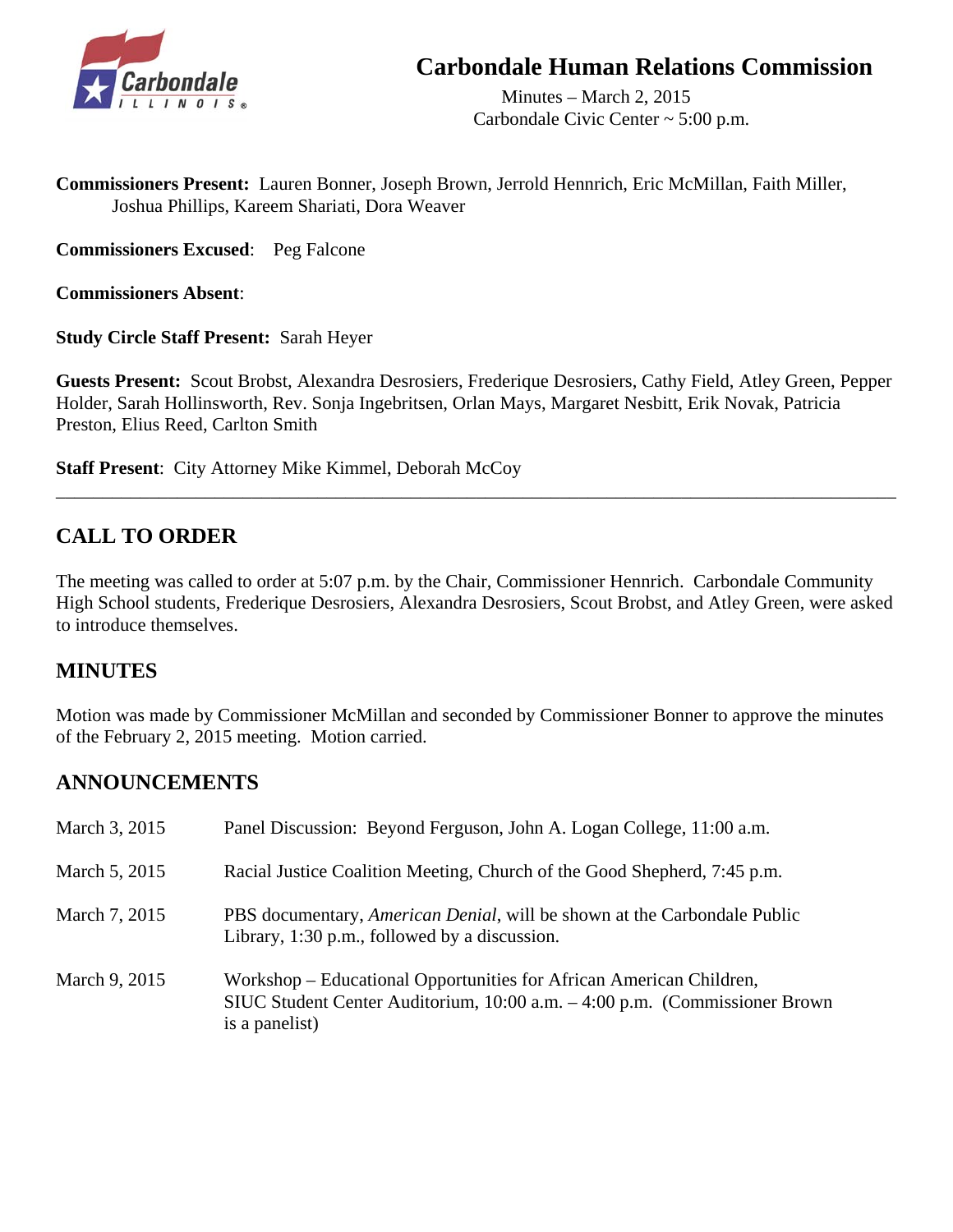HRC Meeting Notes - Page 2 March 2, 2015

# **ISSUES**

# *City Attorney Mike Kimmel – Open Meetings Act*

Mr. Kimmel spoke about the Open Meetings Act. He indicated that it is a violation of the Open Meetings Act when four (4) or more members are communicating outside of a scheduled meeting, as that constitutes a majority and establishes a quorum. According to the Open Meetings Act, no business should be discussed regarding City policy, or anything under the purview of the Human Relations Commission, unless it is done in an open meeting. This includes electronic communication such as e-mail. Mr. Kimmel commented that e-mails can be sent to Ms. McCoy and she can forward those to Commissioners. A response from a Commissioner should be sent directly to Ms. McCoy, and she can then forward a response to Commissioners. Text messages received during the Human Relations Commission meeting can be requested through the Freedom of Information Act (FOIA). Violations of the Open Meetings Act are subject to the following sanctions: 1) the ultimate action taken can be voided or 2) the States Attorney can charge a misdemeanor, a state criminal charge. Meetings are open and business can be discussed, and items requiring a vote must be listed on the agenda. Meetings are to be held at a convenient location and published with at least 48-hours' notice.

Mr. Reed asked whether a citizen could record and/or take notes of meetings. Mr. Kimmel stated that as long as there is not an objection by the individual, he/she can be recorded. There is a statutory right to record public meetings except for religious or personal reasons. If a citizen asserts their concern, then he/she cannot be recorded or videotaped.

Chair Hennrich asked about committee/subcommittee meetings. Mr. Kimmel indicated that committees/subcommittees are subject to the Open Meetings Act as well. Individuals can meet, however, no business regarding the City or Human Relations Commission should be discussed. There is a way for an absent member to vote that is outlined in the Open Meetings Act. Mr. Kimmel stated that if a committee/subcommittee is established, that committee/subcommittee has a quorum as well, which would require compliance with the Open Meetings Act. Mr. Kimmel encouraged Commissioners to call him with questions at 549-5302 or 457-3215.

# *Superintendent Mike Shimshak – Carbondale District No. 95*

Mr. Shimshak was not present.

# *Public Education/HRC Website*

Commissioner Weaver commented that information to be added to the web page should be sent to her or Commissioner Falcone, and they will forward to the City's Network Specialist.

Commissioner Shariati commented that he spoke with Commissioner Falcone regarding the brochure she was instrumental in developing. She is willing to edit and update the brochure. Motion was made by Commissioner McMillan and seconded by Commissioner Brown to authorize Commissioner Falcone to edit and update the brochure. Motion carried.

Commissioner Weaver announced that a group photo will be taken at the April 6, 2015 meeting.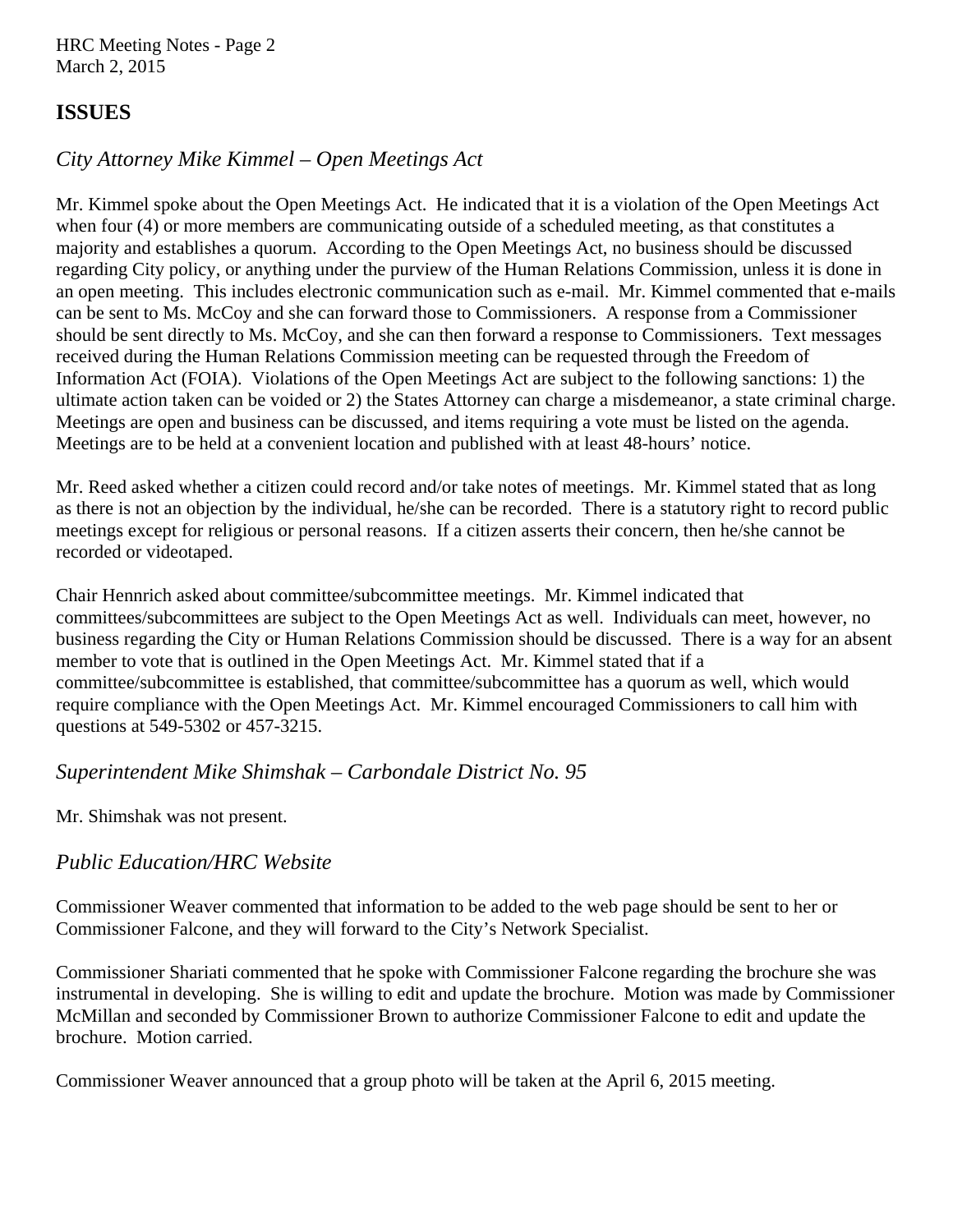HRC Meeting Notes - Page 3 March 2, 2015

# *Public Forums/Events – Community Policing*

Commissioner Miller reported that the group met February 3, 2015, and one other time following that date. Those who have been present for the meetings include Commissioner Miller (HRC), Ms. Field (Racial Justice Coalition), Dr. M. Stalls (NAACP), and Nick Smaligo (volunteer). A tentative agenda for the forum has been developed which includes: introduction with the purpose and welcome, panel discussion with five minute presentations by panel members, citizen comments, discussion groups for about 45 minutes, and wrap up. The date being considered is March 17, 2015, 6:00 or 7:00 p.m. at the Eurma Hayes Center or Civic Center. The date was selected as it is prior to local elections and close to the candidate forum sponsored by the League of Women Voters. Concern was raised about the date of the event being two weeks out without any publicity, and it was suggested that the date be moved back to allow for sufficient notice. The Committee is in the process of confirming panel members and a facilitator, and is working on ways to solicit citizen input. This particular forum will not include the attendance of police officers in their official capacity. Commissioner McMillan stated that there should be an official conveying of the information gathered from the forum to the City Council. It was suggested that the Committee submit a summary to the HRC following the forum from which the HRC would prepare a report for the Mayor and City Council. Ms. McCoy will send Commissioners a packet of information on the forum once a date has been identified.

# *HRC Annual Retreat*

Commissioner Hennrich commented that the Retreat held last year was very productive. Commissioner McMillan coordinated the Retreat, and will do so again this year. Suggestions and recommendations for the Retreat will be presented at the April meeting by Commissioner McMillan.

# *Subpoena Power*

Commissioners received information on municipalities with subpoena power prior to the meeting. Commissioner McMillan reminded the body that the communities presented for review are much larger than Carbondale, and have staffs charged with conducting initial investigations. Their police reports appear to be handled internally or by another group/board. Chairman Hennrich commented that there has to be a better way to work with police in the matter of community policing, where there is more transparency for the adjudication process. Police use their internal rules and regulations to prevent or get in the way of accountability. Commissioner McMillan stated that he considers there to be two issues, one of which is policing that is separate from subpoena power.

Commissioner Shariati indicated that subpoena power should be a topic to be included on the community policing forum agenda. Chairman Hennrich reminded Commissioners that the HRC is an advisory body to the City Council. When the HRC receives only complaint numbers, the only thing the HRC can advise on is the numbers, rather than patterns or issues. Rev. Ingebritsen commented that the subpoena is a tool, but the overarching issue is citizen oversight of the police.

Commissioner McMillan commented that other communities deal with housing, employment, financing, discrimination, and disability. He noted that subpoena power should not be limited to the City and its employees, as the HRC is here to protect the rights of all citizens – those who live in Carbondale and all of those who come into this community for work, worship, commerce and so forth. Commissioner Miller stated that it cannot be just about the police.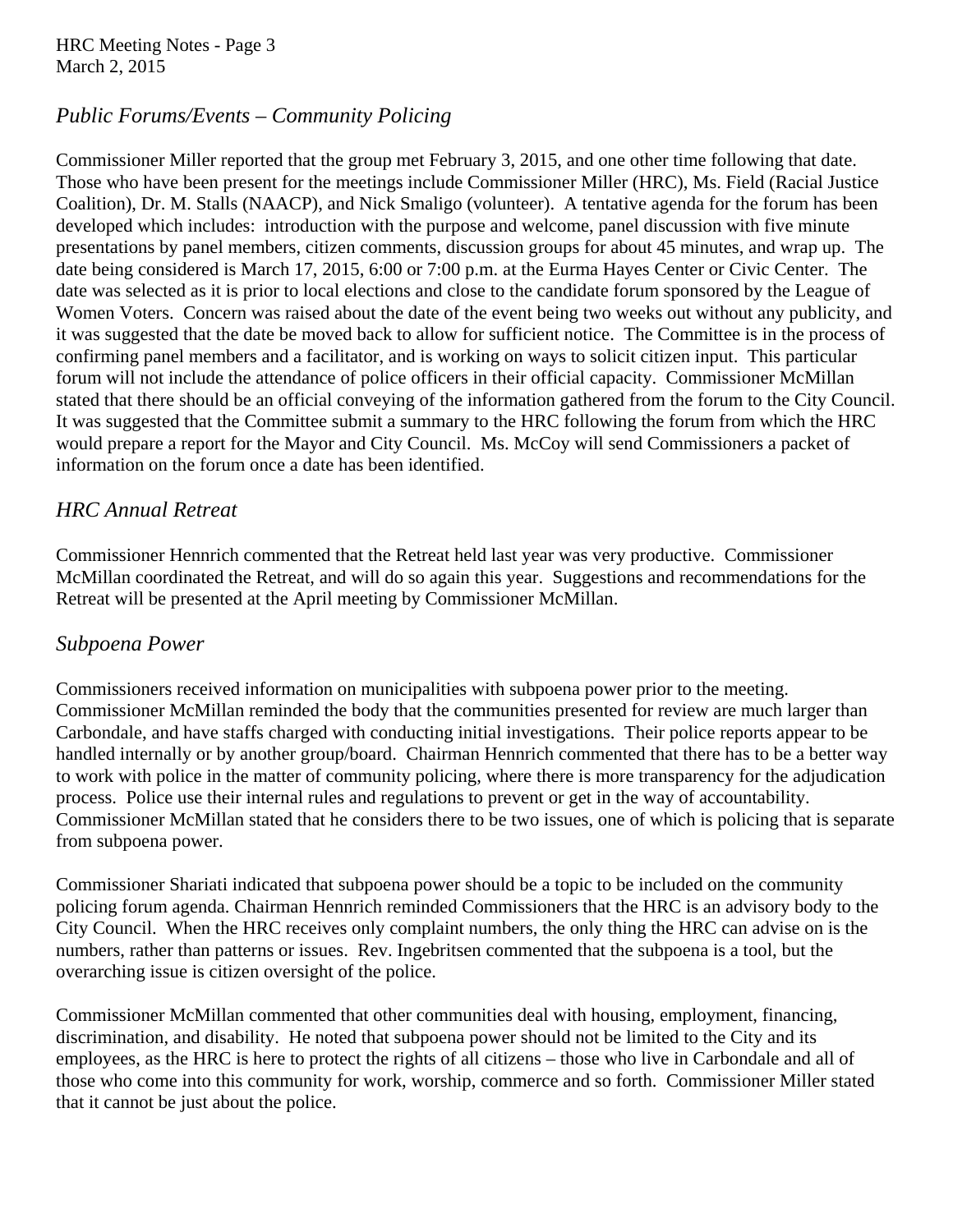HRC Meeting Notes - Page 4 March 2, 2015

Commissioner Shariati commented that this is the first true dialogue of operations the Commission has had about the subpoena issue, and he was pleased with the open dialogue and consideration.

Mr. Holder stated that he has been passionate about subpoena power since HRC's inception. The ACLU Cincinnati Collaborative Agreement is one of the better models, as well as what is currently taking place in Baltimore, Maryland. The HRC will need an attorney who is well versed in community matters. Rev. Ingebritsen mentioned Richmond, California and its efforts to address some of the same kinds of issues.

Commissioner Shariati commented on his concerns regarding the way HRC is structured, conducts business, and meets. He indicated that having a better definition of who the HRC is and how it functions, will be helpful in establishing structure and parameters. Commissioners decided to include this topic as part of the Retreat agenda with Commissioner McMillan presenting suggestions on how it should be presented, such as tools needed to efficiently and effectively operate the HRC. Commissioner Shariati indicated that he would put his thoughts together following the dialogue of this meeting. Commissioner Weaver suggested that other terms be explored for the replacing the word subpoena as it is considered negative by some. Commissioners agreed that the suggestion presented by Commissioner Weaver will be included as part of the discussion for the Retreat, along with the issue of transparency suggested by Commissioner McMillan.

# **PUBLIC COMMENTS**

Rev. Ingrebritsen spoke on the consistency of a lack of response from the City to direct requests from the Racial Justice Coalition. Regarding the town hall meeting that was requested by citizens, all of the stakeholders had input except the citizens. Sufficient notice was not received. Citizens were, however, allowed to speak at the town hall meeting. The consistency of not responding is not only disrespectful, but also shows disregard. Ms. Hollinsworth stated that she attended the meeting, but it did not seem like a town hall meeting. She expected a different room set-up. From a communications standpoint, it did not seem to be conducive to conversation. Rev. Ingebritsen commented that she appreciated citizens being able to speak, however she does not have confidence that the citizens were heard. What was heard was that "we know better than you do". She expects that the Council will vote in favor of Brightfields. She commented that there are a lot of things at stake, and she hopes that those things do not get lost regardless of what happens with Brightfields.

Mr. Smith spoke about the reasons HRC was established, with the one of the main reasons being because of an incident with the police. He commented on the importance of the HRC being able to investigate incidents. Mr. Smith indicated that the HRC was watered down to an advisory group without the authority to charge or sanction. He reminded the HRC that it is charged with and given the power to investigate which cannot be done without subpoena power. The HRC must have the authority to request that an individual address the body in order to get to the bottom of an issue. Since the inception of the HRC, the body is still trying to get investigative power. Mr. Smith stated that any attempt to alter the investigative power is inappropriate, and there should not be a change in using the word subpoena.

Mr. Smith commented that he, and others, came to the meeting because Mr. Shimshak was listed on the agenda, and there are some very critical issues that are taking place surrounding schools and police. He spoke about District 95's restorative justice program that has been discontinued, and indicated that the HRC could have looked into the program to get to the bottom of some of the issues surrounding it. Mr. Smith commented that he was hearing that groups and people come to HRC to get an endorsement, because for some reason, citizens think HRC endorsement means something. Mr. Smith called attention to some of the issues with the program including accreditation and unqualified staff. He spoke about the program with the police in the schools and HRC Meeting Notes - Page 5 March 2, 2015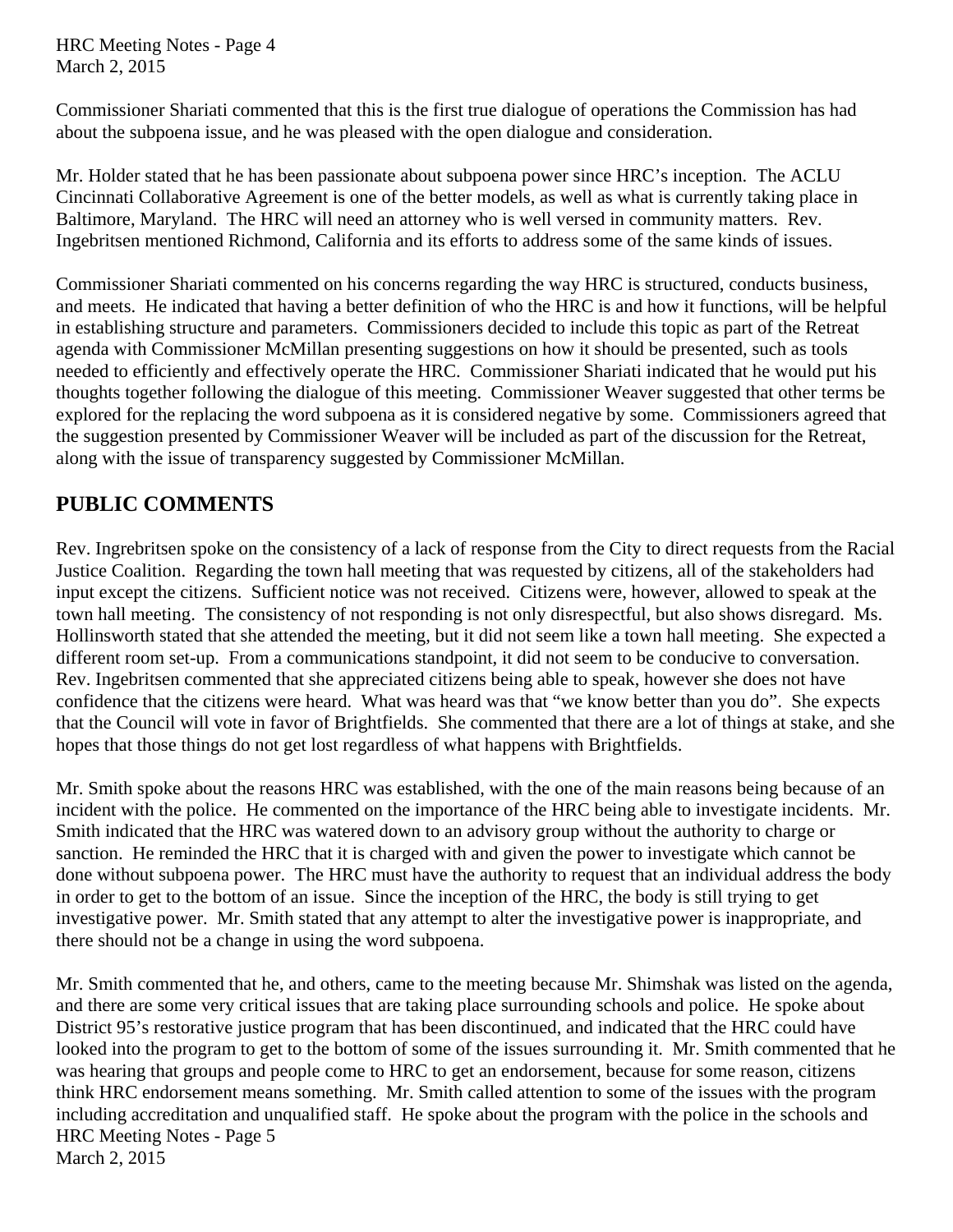asked the HRC to take a critical look at what is actually taking place. He referenced the article featured in the Southern Illinoisan with Officer Mathis and Ms. Toliver, and commented that the students were probably instructed by the teacher to sit and listen. Mr. Smith suggested that the program be pulled until there is community involvement and support. Commissioner Weaver expressed concern about the books that are selected to be read.

Ms. Preston indicated that she agreed with Mr. Smith's comments. She attended District 95's Board meeting last Thursday, and concerns were raised about the program with the police in the school. The response was that the program was working and it was going to be continued. She indicated that she does not have a problemwith the police in a general way, as they are there to serve and protect. Ms. Preston commented that she wanted to know who is going to be conducting training for the teachers and the police who are participating in the program. She commented on her concerns regarding officers' experience and credibility in working with young children that are different ages, from different cultures, races, etc. Ms. Preston indicated that it is important to know the purpose of the program, its goals, expected results, and what is being used to measure program outcomes. She indicated that it appears that school safety was mentioned only after concerns were raised about the program, and she sees those as two totally different issues. She felt the two-page article carried by the Southern Illinoisan was orchestrated. Ms. Preston asked whether the HRC is a body where a citizen can come forward and bring a complaint, and if so, what is it the HRC can or will do.

Chairman Hennrich commented that the HRC has limited power and is an advisory to the City Council. The best the HRC can do is hear concerns, summarize them, and make a recommendation to the City Council.

Mrs. Nesbitt commented that things seem to be just another gathering with no action. She spoke about how brutal people were treated by the City Council and the other representatives. She asked whether the HRC could make a statement to the City Council about the disrespect and the very bad treatment of citizens who are taxpayers. She spoke about the set-up of the room and how the parties involved were seated and treated special, without those same conveniences being afforded citizens. Mr. Holder asked whether a list of concerns brought before the HRC were recorded and forwarded to the City Council. Chairman Hennrich commented that not all concerns are kept or forwarded.

Mr. Mays indicated that after being in Carbondale for 10 years, he is now reaching out for partnership. He commented that it appears that so many groups are discussing the same issues, especially about discrimination and policing. He suggests that groups come together to discover what is being worked with, and be educated on policies and laws, and what those policies and laws allow. Mr. Mays asked the HRC to support the "Know Your Rights" program. Commissioners were in agreement that it was a good program, and one that the HRC should support, and should discuss further at the April meeting.

Mr. Reed presented an update on the Vaugherese case from an article presented in the Southern Illinoisan newspaper. Commissioner Miller reported that Jackson County States Attorney Mike Carr has recused himself from the Vaugherese criminal investigation.

Commissioner Brown referenced comments made by Mrs. Nesbitt and Rev. Ingebritsen regarding disrespect, and the manner in which the *Southern Illinoisan* newspaper referred to Dr. Ella Lacey as "and other community activists" in the article on police officers and children in the schools. These are examples of how people are reduced to clichés and stereotypes. Community activist is a loaded term that says to some, "they are just out there to be emotional with their own private agendas". People are able to say anything they wish to define an individual of serious consideration. In our community, the only thing an individual has is his/her authority of experiences and when that is taken – there is nothing. If someone does not take a person at his/her word, then he/she is being told that they do not exist. When quality of life issues in this town are being discussed – from HRC Meeting Notes - Page 6 March 2, 2015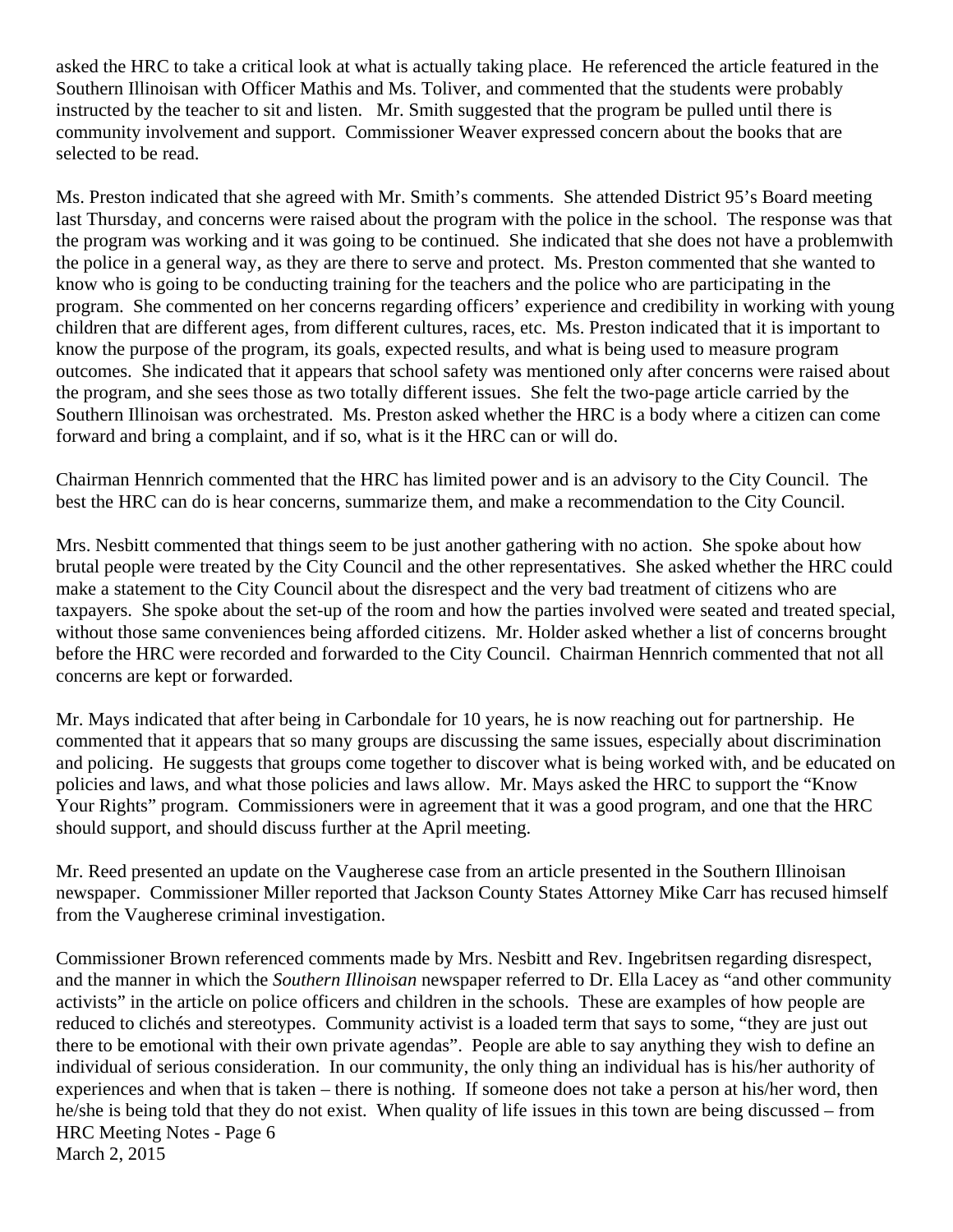arguments over contaminating earth to contaminating school districts – and the word of individuals are not taken seriously, then there's nothing left to do but escalate into violence. The request should be taken up subsequently, starting at the top, to ask people for behavior that is not only fair, but also just. There must be cultural competency training for university and city leaders. Commissioner Brown suggested that perhaps such discussion - cultural competency in an interracial, multicultural, inclusive community - could be had at the next HRC meeting, and it should be part of the debate for Mayor and Council candidates. He commented that people are using crisis, budget, overworked, temporary, or whatever, as excuses not to pay attention to basic human rights, reasons that allow them to be excused.

Commissioner McMillan called attention to the Bylaws, and commented that HRC needs to follow up on how city officials and representatives relate to citizens. He indicated that follow-up should not only include the issues presented at the meeting, but also responses to emails and other correspondence. The HRC needs to present these concerns to the City Council.

# **PROCESS ASSESSMENTS**

# *Neighborhood Action Group*

The Group met February 4, 2015, and will meet on March 4, 2015. The meeting consisted of discussion regarding the Open Meetings Act and review of the Neighborhood Alliance Meeting. The Arbor District is working on an ordinance to address noise. MAPP Your Neighborhood is working on incorporating the hospital and the surrounding area. The group is putting together a website. The Illinois Department of Transportation (IDOT) is discussing changing some roads and two meetings have been held for public input. IDOT has scheduled an April meeting where some of the discussion will include the location of potential roads and those locations will make a difference.

# *Racial Justice Coalition*

Ms. Field reported representatives attended the Koppers and District 95 School Board meetings, and is working with HRC on the upcoming forum. The next Coalition meeting will be held Thursday, March 5, 2015. The Coalition is on Facebook.

# *Law Enforcement Report*

Chairman Hennrich indicated that he spoke with Interim Chief Grubbs regarding a report that was leaked to the press. It was an internal memorandum regarding the reduction in traffic citations. Chairman Hennrich will get a copy of the report.

# *Items for City Council*

Commissioner Bonner suggested that concerns be organized and summarized and presented at City Council meeting. Commissioner Weaver suggested putting together a list of citizen concerns that can be reviewed by HRC to decide what to send to City Council. Commissioner Miller indicated that she favors the bulleted concept because points could be listed, e.g. Brightfields, school board, police programs in the school, lack of accountability. Chariman Hennrich suggested a unilateral action statement. Commissioner Bonner suggested that the statement referenced by Commissioner McMillan from the Bylaws be included as an introduction.

HRC Meeting Notes - Page 7 March 2, 2015